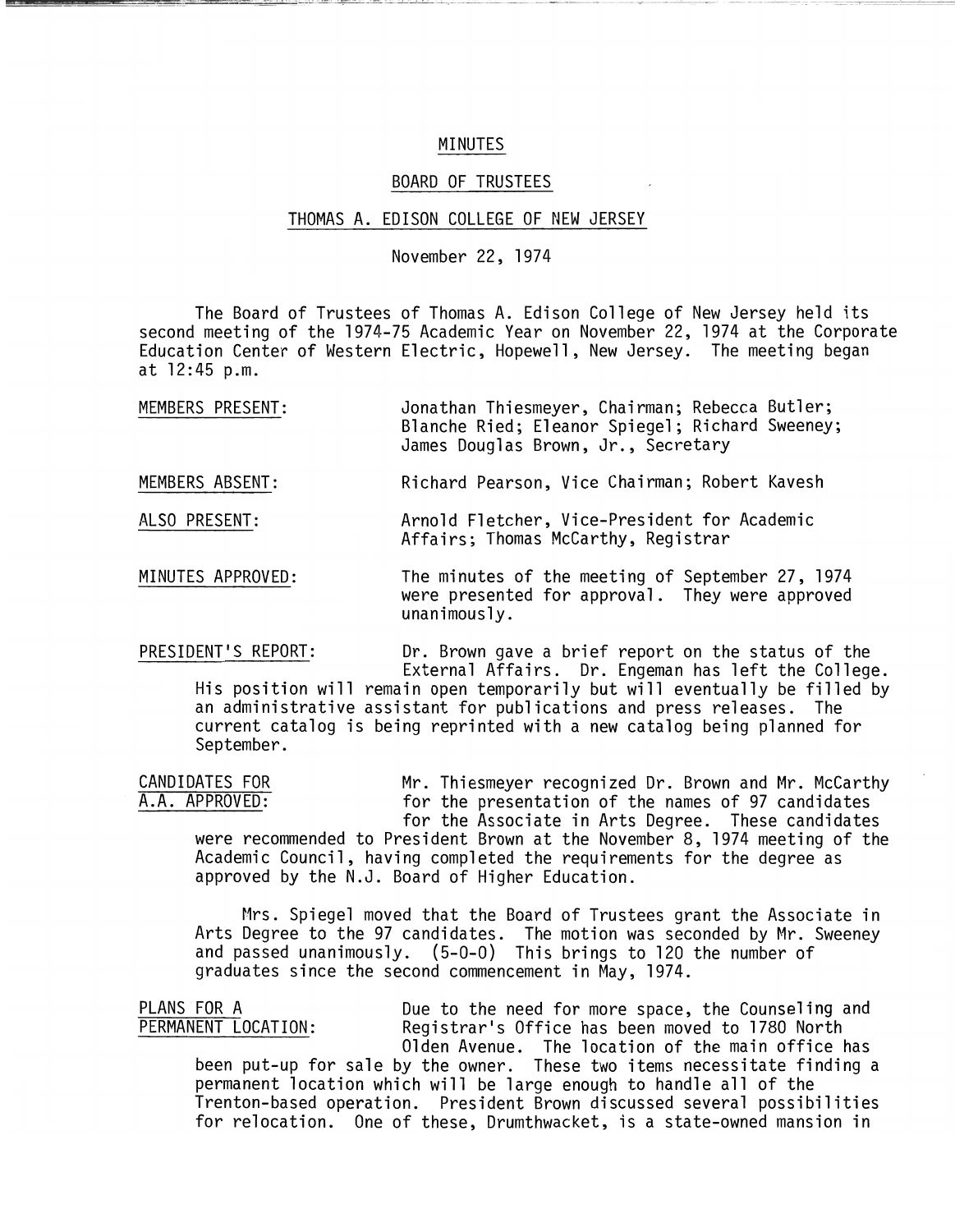MINUTES November 22, 1974 Page 2

Princeton which could be renovated for use as offices for the College. He had met with the President of Mercer County College about the possible use of space at the downtown center being built by the College. President Greenfield of Mercer County College did not think that enough space would be available for all of the College's needs and that whatever space would be available would not be ready for at least 18 months. He did express an interest in having a counseling office located at the downtown center.

CRITERIA FOR A PERMANENT LOCATION: Mr. Thiesmeyer recommended that the Board draw up specific recommendations for a permanent location which would meet the following criteria:

- a) the location provides the College with a distinct identity;
- b) that it be easily accessible by automobile and public transportation;
- c) that adequate and low-cost or free parking be available;
- d) that there be adequate meeting and office space so that all Trenton-based College components could be in one location; and
- e) that the cost be relatively reasonable and that there be a possibility of long-term occupancy.

Mr. Sweeney seconded the motion. There was additional discussion on the criteria. Mrs. Spiegel expressed the hope that the College's office be located in a downtown area, preferably near the Capitol Commons. The motion was called and approved. (4-1-0)

| DISCUSSION ON       | Dr. Butler recommended that the College pursue the  |
|---------------------|-----------------------------------------------------|
| DRUMTHWACKET AS A   | possibility of leasing Drumthwacket from the State. |
| PERMANENT LOCATION: | Dr. Brown explained the procedures which would have |
|                     | to be followed to obtain the use of Drumthwacket.   |
| .                   |                                                     |

He also described in more detail what type building it is.

Dr. Butler moved that the College pursue the leasing of Drumthwacket with the appropriate state officials. Seconded by Mr. Sweeney.<br>Approved (4-1-0)

BUDGET FOR FY 1976: Dr. Brown reported that the Department of Higher Education budget has been approved. A recommendation of \$411,000 for the College was approved. The Board of Higher Education has also stated that the enrollment fee will have to be increased from \$35.00 to \$50.00 effective July 1, 1975. Dr. Brown stated that he will submit an operating budget for FY 1976 to the Trustees in the Spring.

PLANS FOR THE OFFICE OF Dr. Brown explained the plan for the proposed Office<br>INSTITUTIONAL RESEARCH: of Institutional Research. A draft of the proposal of Institutional Research. A draft of the proposal was sent to all Board members. Dr. Brown expressed